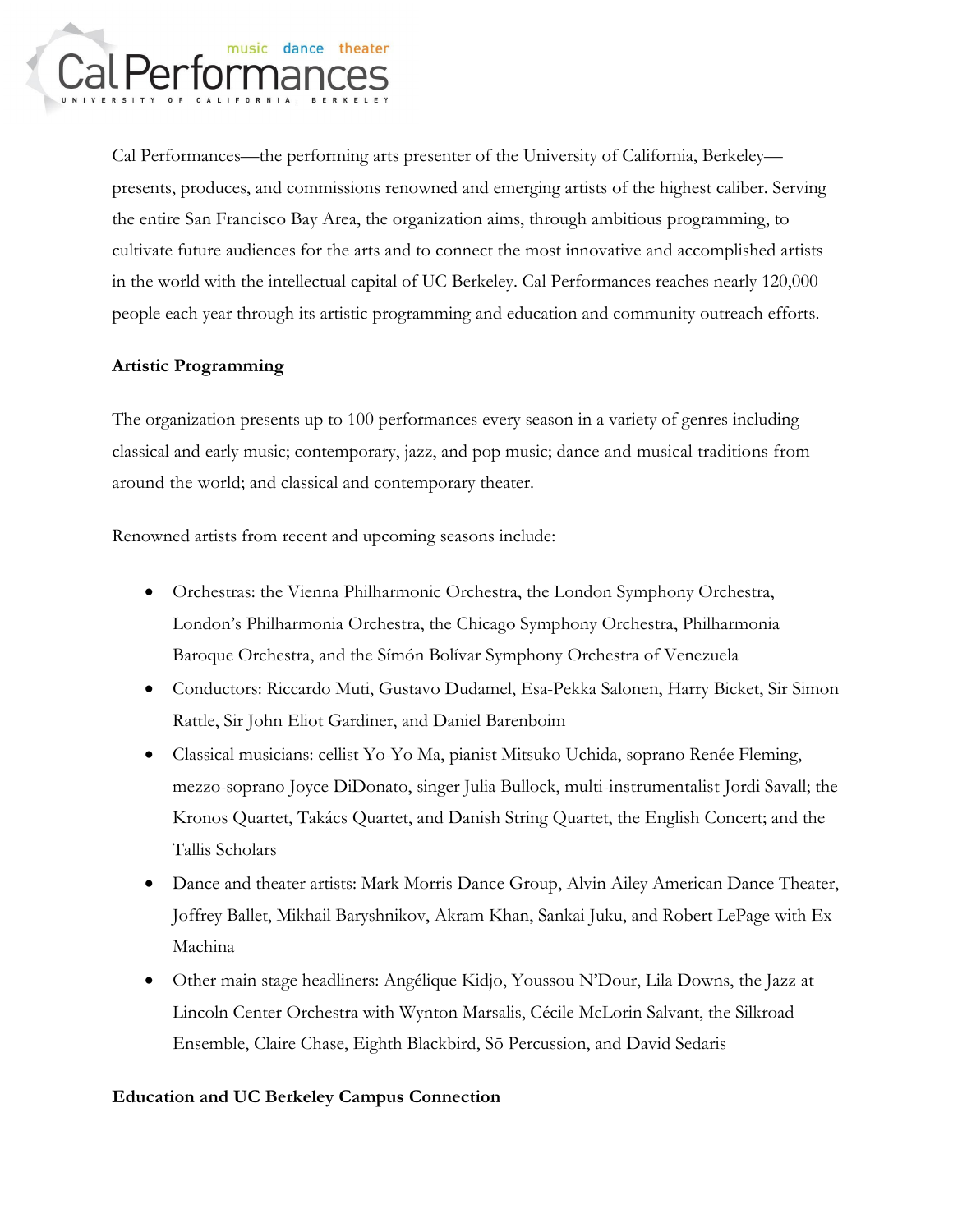Through the thematic programming of its annual *Illuminations* series, Cal Performances presents performances and related online and in-person programs that connect artists, creators, scholars, and activists with thinkers from the UC Berkeley community to shed light on pressing topics of the day. Past *Illuminations* themes were "Fact or Fiction" and "Music and the Mind." The 2021–22 season explores issues of "Place and Displacement." Artists and speakers featured in this year's series use their work to explore the fraught and often devastating effects of migration, exile, dislocation, and separation, on both local and international scales.

Beyond *Illuminations,* Cal Performances hosts a number of additional education programs that have been recognized nationally as model engagement strategies for grades K–12 and college campus communities. These programs include SchoolTime performances for K–12 students; AileyCamp, a full scholarship summer program that uses dance as a vehicle for developing self-esteem, creative expression, and critical thinking in adolescents; workshops for teachers; artist and master-teaching visits to classrooms and schools; artist talks and discussions; extended artistic residencies; and artist master classes. Approximately 20,000 people have taken advantage of these programs each season.

As an integral part of a world-class public university, Cal Performances supports the thriving extracurricular life on the UC Berkeley campus. It oversees Student Musical Activities, comprised of the University of California Marching Band, UC Jazz Ensembles, UC Choral Ensembles, and BareStage Productions. As a service to the campus, Cal Performances' operations department manages events in five performance venues, including the production of over 40 graduation ceremonies each academic year.

## **Pandemic Response and Recovery**

During the initial period of challenges created by the global COVID-19 pandemic, Cal Performances supported artists and served its audiences through the presentation of its *Cal Performances at Home* online streaming season. The video series featured 26 newly produced, full-length performances by artists originally scheduled for Cal Performances' 2020–21 season, as well as two special events. These performances were watched by viewers in 49 states and in 36 countries across six continents.

Beginning in March 2020, Executive and Artistic Director Jeremy Geffen began curating *Now More Than Ever* playlists of video performances by great artists past and present. These provided audiences